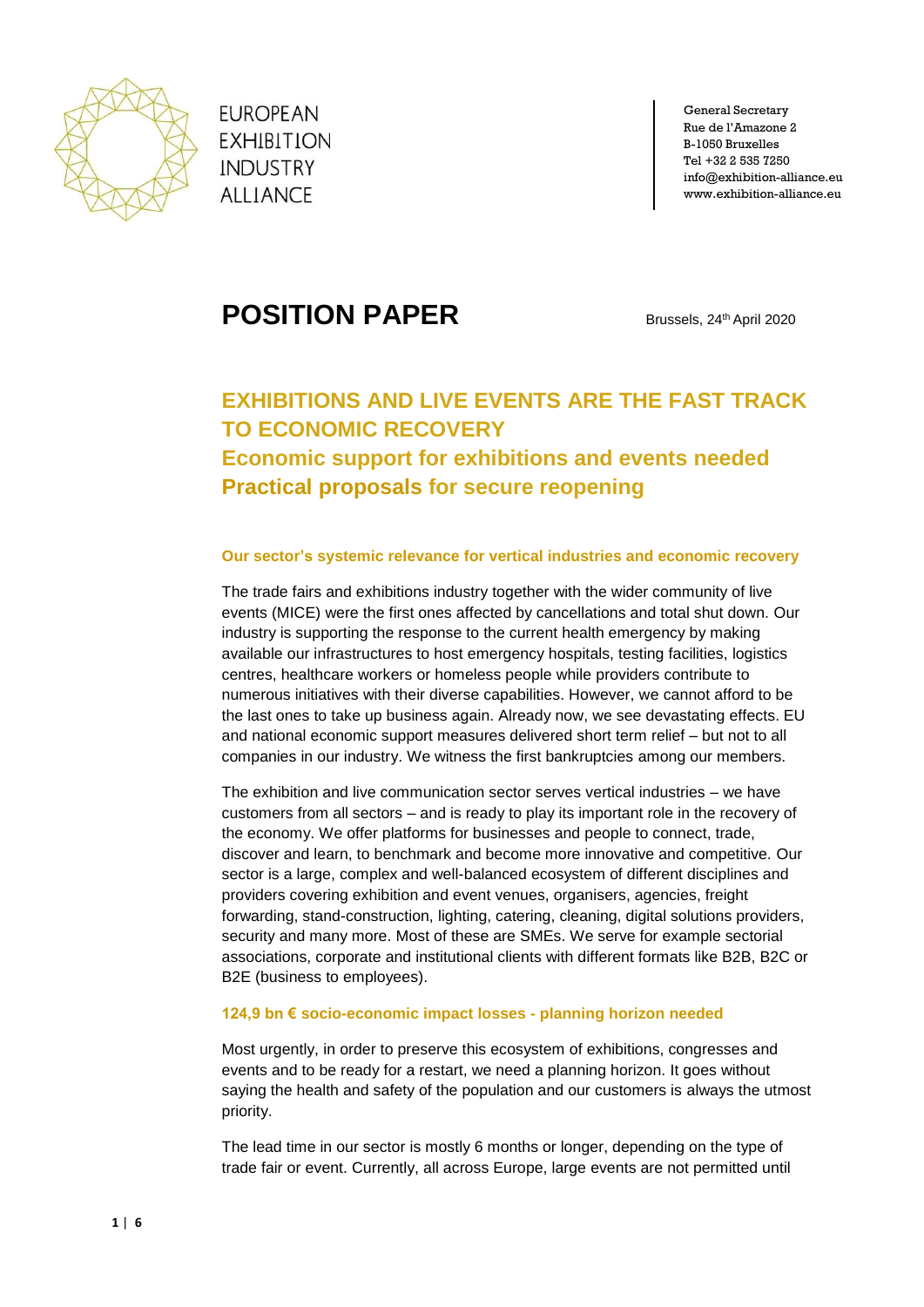July/August in some cases, in most cases until the end of August. This applies to the general category of large events. All events that were planned until that date are cancelled or rescheduled. This means that revenue loss in our industry was around 33% in Q1, is 100% in Q2. The economic support measures will not carry most of the players of the exhibitions and events industry further than the summer. If we cannot open as of September, most of the SMEs will not survive. Over 1.2 million jobs are at risk through the whole value chain (including indirectly supported employments).

# **Quality criteria before quantity limits - B2B and certain B2C categories can start first in a secured way**

The exhibitions and events we organise are mainly focussed on businesses and their clients and cannot be put on a level with mass public gatherings like large popular festivals, rock concerts, or sports matches focussing on leisure, gastronomy and conviviality where being close to each other is part of the experience. Our events take place in large, secured and adaptable spaces and the attendees can be guided and protected comprehensively. Trade fairs and live events should therefore be rather compared to large stores, which can already welcome their customers in some countries again under clear regulations.

It is important to align the exit measures and lifting of travel restrictions with the permissions to hold exhibitions and events. The possibility to travel nationally, within Europe and internationally shall be reflected in offering exhibitions and events stepby-step for that respective scope of clients. Smaller regional and national exhibitions and events could start first. Attracting attendees and restoring customer confidence will also contribute substantially to the recovery of all travel and tourism related businesses like hotels, restaurants, taxis etc. A common understanding of our sector and coordinated approach across Europe is needed.

#### **Health and Safety measures for a secure business environment**

Our industry is working on comprehensive concepts to implement exhibitions and events under the most sophisticated and intelligent health and safety measures proportionate to the respective situation. We will submit these proposals and procedures to the respective authorities in due course. These concepts will respect the regulations imposed by public authorities and may include managing the number of delegates for the respective space and perhaps time slots over several days, adapting size, space outline including stand architecture or conference space setup, entrances and exits and guiding movement of delegates, hygienic measures like face masks, disinfection, temperature taking; further, pre-registration, health authentication, digital tools to track movement in real time and contacts in case of a COVID-19 case and cashless payment systems. Again, we underline the fact that we stage another category of events and subsequently offer a totally different setting than any large public event, such as for example the Munich Beer Festival.

#### **Economic measures to support exit and recovery**

Among the instant measures made available are credits and tax deferrals to help out with liquidity. These were welcome, however, given the rough idea of starting activity again after the summer only, they are not sufficient. Many companies will not survive until then – 6 months with 100% revenue loss. This is true for companies in our sector as well as on the vertical sectors' side – our customers – and for the travel and tourism related service providers. More and longer support is vital, in the form of direct subsidies, for example connected to the number of fix employees, and long term state guaranteed 0% loans. Direct payments could compensate the losses for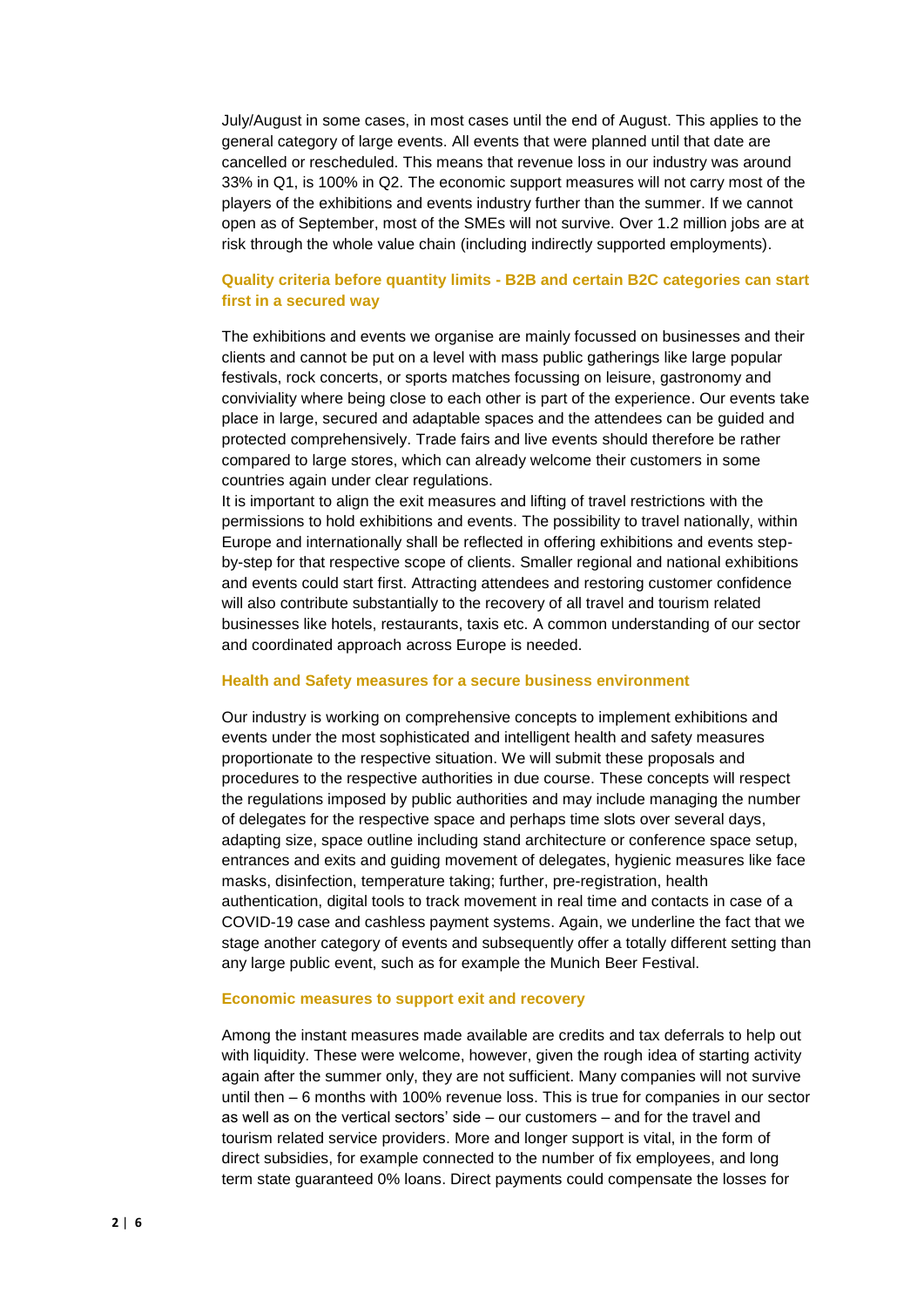marketing and already incurred costs for the cancelled or postponed exhibitions and events, for both players in our sector and the exhibiting companies. Businesses in our sector could be offered reduced wage taxes for employees or any other relief to be able to pay decent salaries to qualified staff while still recovering. Dedicated support for training and skills enhancement during the time of standstill would be beneficial – to keep staff on board, to increase the output quality and future-proof our sector in general.

In the medium term and with the aim of allowing companies to participate in the marketplaces or knowledge transfer events we see a huge need for measures on all sides. Tax deductibility for exhibitions and business event participation where not implemented yet and VAT reduction for exhibition and event related services and products would incentivise companies to travel, exhibit and participate again. Funding hosted buyers' programmes, matchmaking and investments into digital offers to complement the events will help to kick-start business sales and the overall economic recovery. More ideas to stimulate travel and attendance of events include marketing campaigns promoting exhibitions and the MICE sector, linked to destination marketing; refocussing existing EU support structures for SMEs like the Enterprise Europe Network on more exhibition and event actions; specific funding for young, innovative companies and R&D to be presented at trade fairs and congresses.

#### **Special risk: Europe's exhibition industry is the global leader**

The European exhibition industry is the global leader in terms of exhibition venue capacity, quality and turnover. It represents **nearly half of the global market share** of the exhibition industry and it hosts the majority of all leading international B2B and B2C trade fairs. European trade fairs attract businesses from within the EU and all around the world. They provide a maximum number of business opportunities in one place and in a sustainable way, enabling EU companies to avoid travelling outside the EU to meet potential business partners and customers. Many of the exhibitions cancelled were the large leading international ones, which has a particularly great effect on the exhibition companies and the related sectors: international exhibitors and visitors contribute a comparatively large part to the economic impact.

At the same time, European exhibition organisers stage trade fairs worldwide. This supports the internationalisation of European businesses into global growth markets. Consequently, part of the losses in Asia and the Americas also impact the European players. The 10 companies with the highest turnover worldwide are European and also a high degree of the smaller, specialised providers operates internationally. Due to the asymmetric progression of the pandemic, players in other regions of the world may benefit the occasion to increase their market share while Europe is still in shutdown. And we will face the "competition" of massive state support to attracting large events to these regions, away from Europe

#### **Vital role of trade fairs and live events in the recovery**

The above facts underline the critical importance and systemic relevance of exhibitions and live events. They will play a vital role for economic recovery by providing a fast-track for companies to the market and will trigger a multiplying effect for other industries. The exhibition and events industry is determined to continue serving the communities and industries in the best possible way. But we rely on the efforts from policymakers to ensure that our companies will be able to fulfil that role in the future. If we cannot maintain the European ecosystem of all players that together create the best marketplaces for many industries, the most important events and the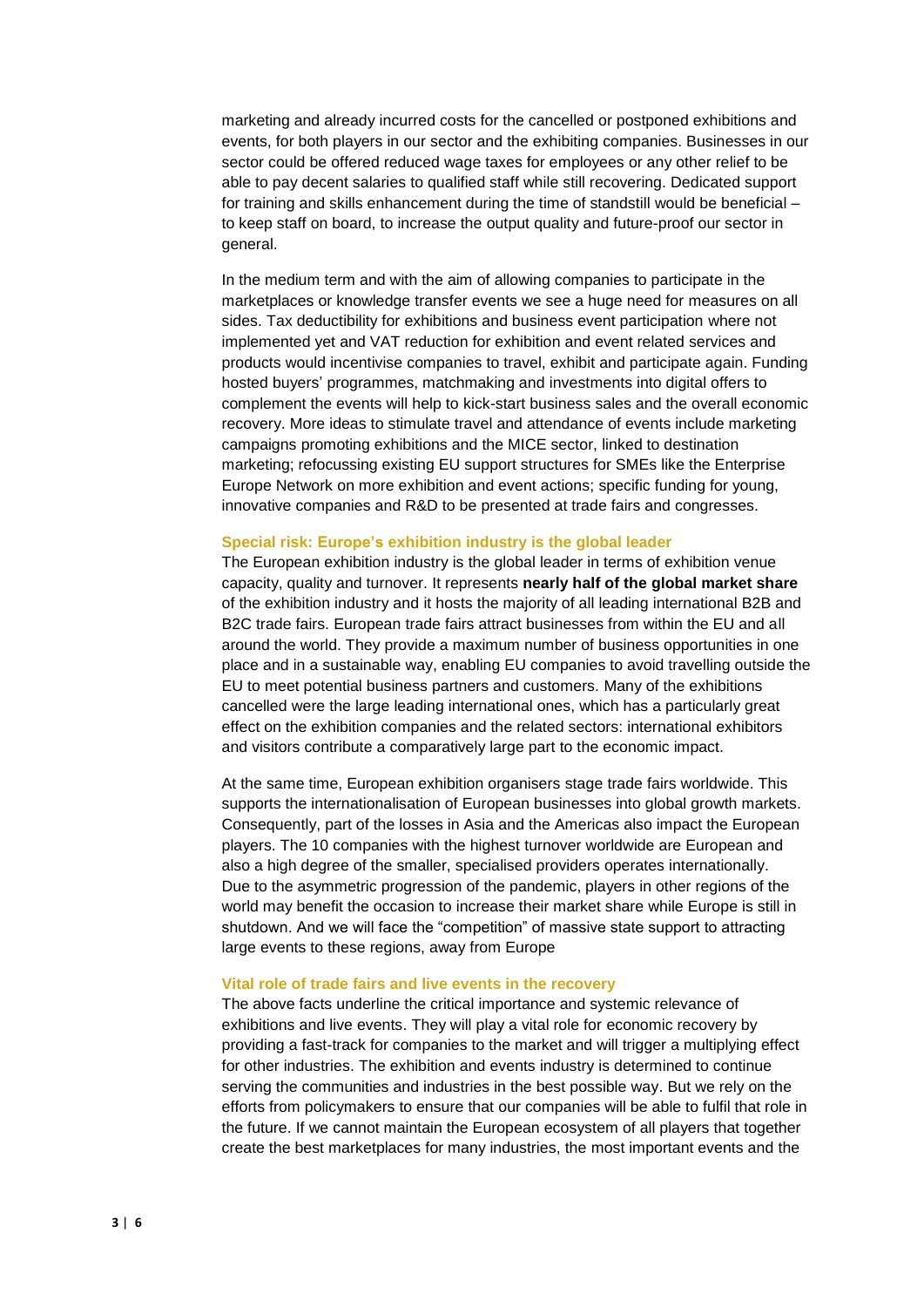major occasions for people to meet in a healthy and safe environment, we will not be there to boost the recovery of economy in general.

**The European Exhibition Industry Alliance together with all undersigned associations address you for support and call upon all EU Institutions to ensure the coordinated implementation of powerful measures for our sector without any further delay across the whole EU by the Member States.**



**EUROPEAN EXHIBITION INDUSTRY ALLIANCE** 

Barbara Weizsäcker Secretary General European Exhibition Industry Alliance (EEIA)



**EUROPEAN** MAJOR **EXHIBITION** CENTRES **ASSOCIATION** AISBL

Barbara Weizsäcker Secretary General European Major Exhibition Centres Association (EMECA)



Timo Feuerbach Managing Director European Association of Event Centres (EVVC)



Uta Goretzky Executive Director International Federation of Event Services (IFES)



Kai Hattendorf Managing Director UFI, the Global Association of the Exhibition Industry



Elizabeth Niehaus Executive Officer International Exhibition Logistics Association (IELA)



Maarten Schram Managing Director LiveCom Alliance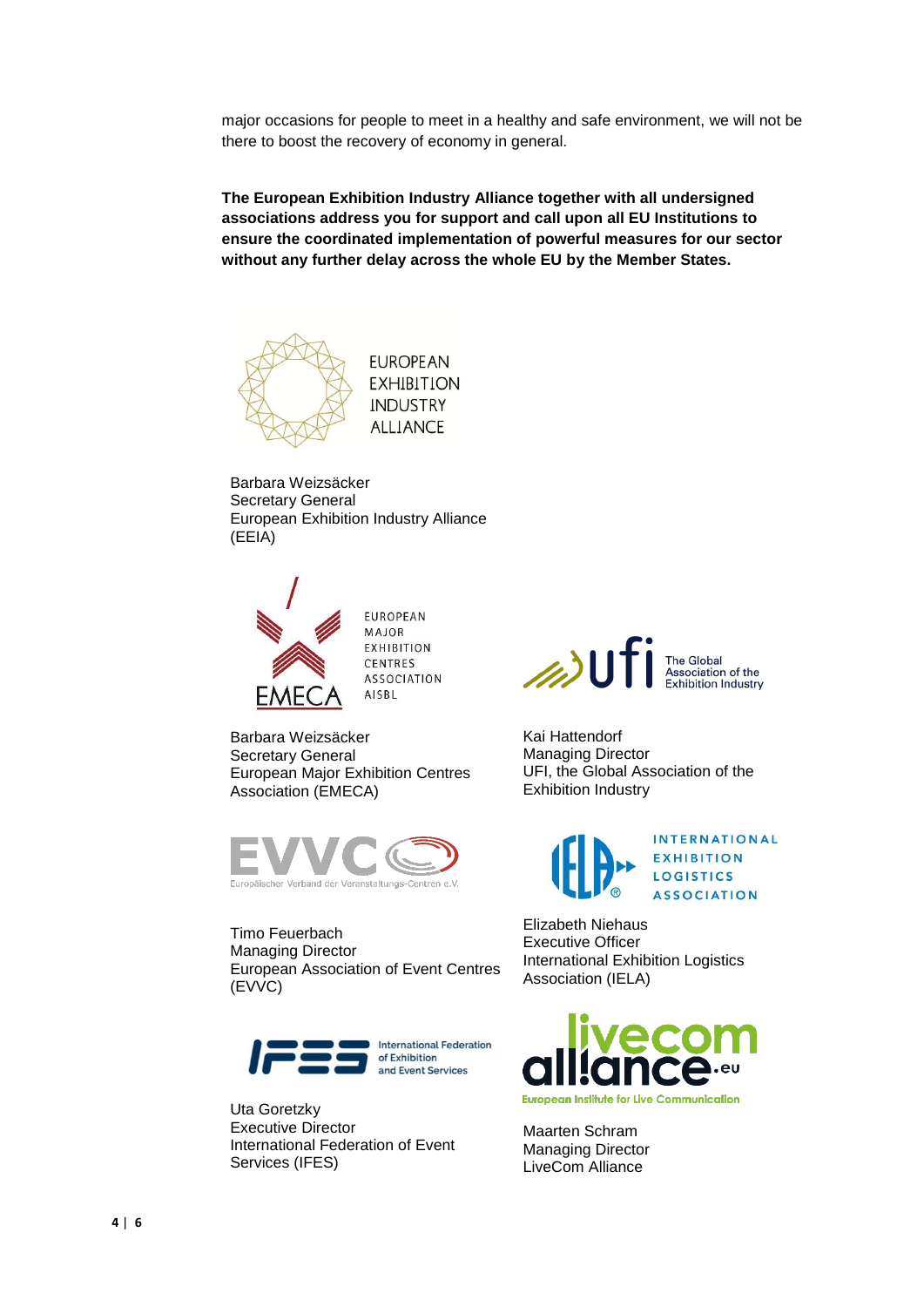#### **Background Information**

# **About EEIA**

The European Exhibition Industry Alliance represents nearly 400 European exhibition organisers and venue operators in Brussels to the European institutions and stakeholders. These trade fairs and exhibition players are organised in UFI, the Global Association of the Exhibition Industry and the European Major Exhibition Centres Association EMECA. For more information please visit: [www.exhibition-alliance.eu](http://www.exhibition-alliance.eu/) [www.ufi.org](http://www.ufi.org/) [www.emeca.eu](http://www.emeca.eu/)

#### **About EMECA**

The European Major Exhibition Centres Association EMECA unites 24 large and leading exhibition venues in Europe. These venues are an important economic factor. EMECA venues host and organise over 1.800 trade fairs a year globally, out of which more than 1.500 in Europe on a gross rented space of more than 38 mio sqm. They welcome more than 360.000 exhibitors and over 37,7 mio visitors in Europe. [www.emeca.eu](http://www.emeca.eu/)

#### **About UFI**

UFI is the global trade association of the world's tradeshow organisers and exhibition centre operators, as well as the major national and international exhibition associations, and selected partners of the exhibition industry. UFI's main goal is to represent, promote and support the business interests of its members and the exhibition industry. UFI directly represents more than 50,000 exhibition industry employees globally, and also works closely with its 60 national and regional association members. More than 800 member organisations in 89 countries around the world are presently signed up as members. Around 1,000 international trade fairs proudly bear the UFI approved label, a quality guarantee for visitors and exhibitors alike. UFI members continue to provide the international business community with a unique marketing media aimed at developing outstanding face-to-face business opportunities.

[www.ufi.org](http://www.ufi.org/)

#### **About EVVC**

The European Association of Event Centres represents about 750 event centres of all kinds and sizes in Germany and Europe. Event organisers and supply companies supplement the association's broad range, thus making the EVVC the most versatile communications network within the sector.

[www.evvc.org](http://www.evvc.org/)

#### **About IELA**

The International Exhibition Logistics Association is the global industry network enhancing the professionalism of the transportation logistics and freight handling segments of the exhibition & event industry. IELA works with venue owners, organisers and national associations educating, training and sharing expertise for safe and secure operations around the world. The quality brand IELA is currently represented by 173 members and 31 affiliates in 56 countries.

[www.iela.org](http://www.iela.org/)